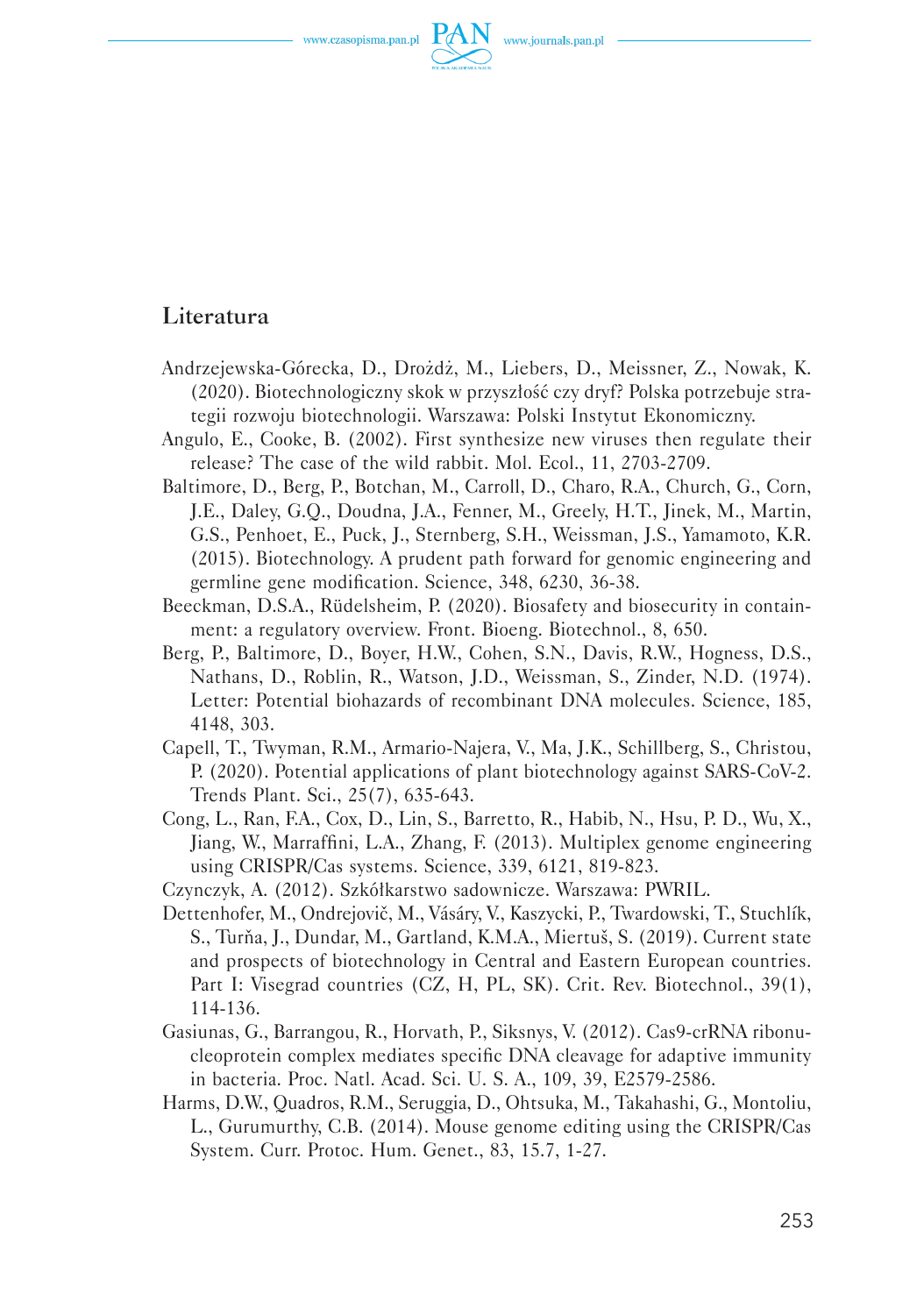Hogan, S. (1999). Yellow rice to prevent vitamin A defficiency, by International Bioforum. GIT Verlag, https://ec.europa.eu/commission/presscorner/detail/en/ IP\_99\_619

- Holme, I.B., Wendt, T., Holm, P.B. (2013). Intragenesis and cisgenesis as alternatives to transgenic crop development. Plant Biotechnol. J., 11(4), 395-407.
- Hrynkiewicz-Sudnik, J., Sękowski, B., Wilczkiewicz, M. (2001). Rozmnażanie drzew i krzewów liściastych. Warszawa: Wydawnictwo Naukowe PWN.
- Ichim, M.C. (2021). The more favorable attitude of the citizens toward GMOs supports a new regulatory framework in the European Union. GM Crops Food, 12, 1, 18-24.
- James, C. (2015). 20th anniversary (1996 to 2015) of the global commercialization of Biotech Crops and Biotech Crop Highlights in 2015. ISAAA Brief No. 51. ISAAA: Ithaca, NY, https://www.isaaa.org/resources/publications/briefs/51/ default.asp
- Jinek, M., Chylinski, K., Fonfara, I., Hauer, M., Doudna, J.A., Charpentier, E. (2012). A programmable dual-RNA-guided DNA endonuclease in adaptive bacterial immunity. Science, 337, 6096, 816-821.
- Krzysztofik, B. (2018). Ocena wiedzy konsumentów na temat żywności genetycznie modyfikowanej i jej znakowania. Assessment of consumer knowledge on genetically modified foods and the labeling of the same. Probl. Hig. Epidemiol., 99, 4, 358-363.
- Lander, E.S., Baylis, F., Zhang, F., Charpentier, E., Berg, P., Bourgain, C., Friedrich, B., Joung, J.K., Li, J., Liu, D., Naldini, L., Nie, J.B., Qiu, R., Schoene-Seifert, B., Shao, F., Terry, S., Wei, W., Winnacker, E.L. (2019). Adopt a moratorium on heritable genome editing. Nature, 567, 7747, 165-168.
- Maddalo, D., Manchado, E., Concepcion, C.P., Bonetti, C., Vidigal, J.A., Han, Y.C., Ogrodowski, P., Crippa, A., Rekhtman, N., de Stanchina, E., Lowe, S. W., Ventura, A. (2014). In vivo engineering of oncogenic chromosomal rearrangements with the CRISPR/Cas9 system. Nature, 516, 7531, 423-427.
- Oliva, N., Florida Cueto-Reaño, M., Trijatmiko, K. R., Samia, M., Welsch, R., Schaub, P., Beyer, P., Mackenzie, D., Boncodin, R., Reinke, R., Slamet-Loedin, I., Mallikarjuna Swamy, B.P. (2020). Molecular characterization and safety assessment of biofortified provitamin A rice. Sci. Rep., 10, 1, 1376.
- Pellegrino, E., Bedini, S., Nuti, M., Ercoli, L. (2018). Impact of genetically engineered maize on agronomic, environmental and toxicological traits: a metaanalysis of 21 years of field data. Sci. Rep., 8, 1, 3113. Author Correction: Sci. Rep. 8, 1, 6485.
- Reiss, M.J., Straughan R. (1997). Inżynieria genetyczna nauka i etyka. Warszawa: Wydawnictwo Amber.
- Rzymski, P., Królczyk, A. (2016). Attitudes toward genetically modified organisms in Poland: to GMO or not to GMO? Food Sec., 8, 689-697.
- Sahoo, A., Mandal A.K., Dwivedi, K., Kumar, V. (2020). A cross talk between the immunization and edible vaccine: Current challenges and future prospects. Life Sci., 261, 118343.